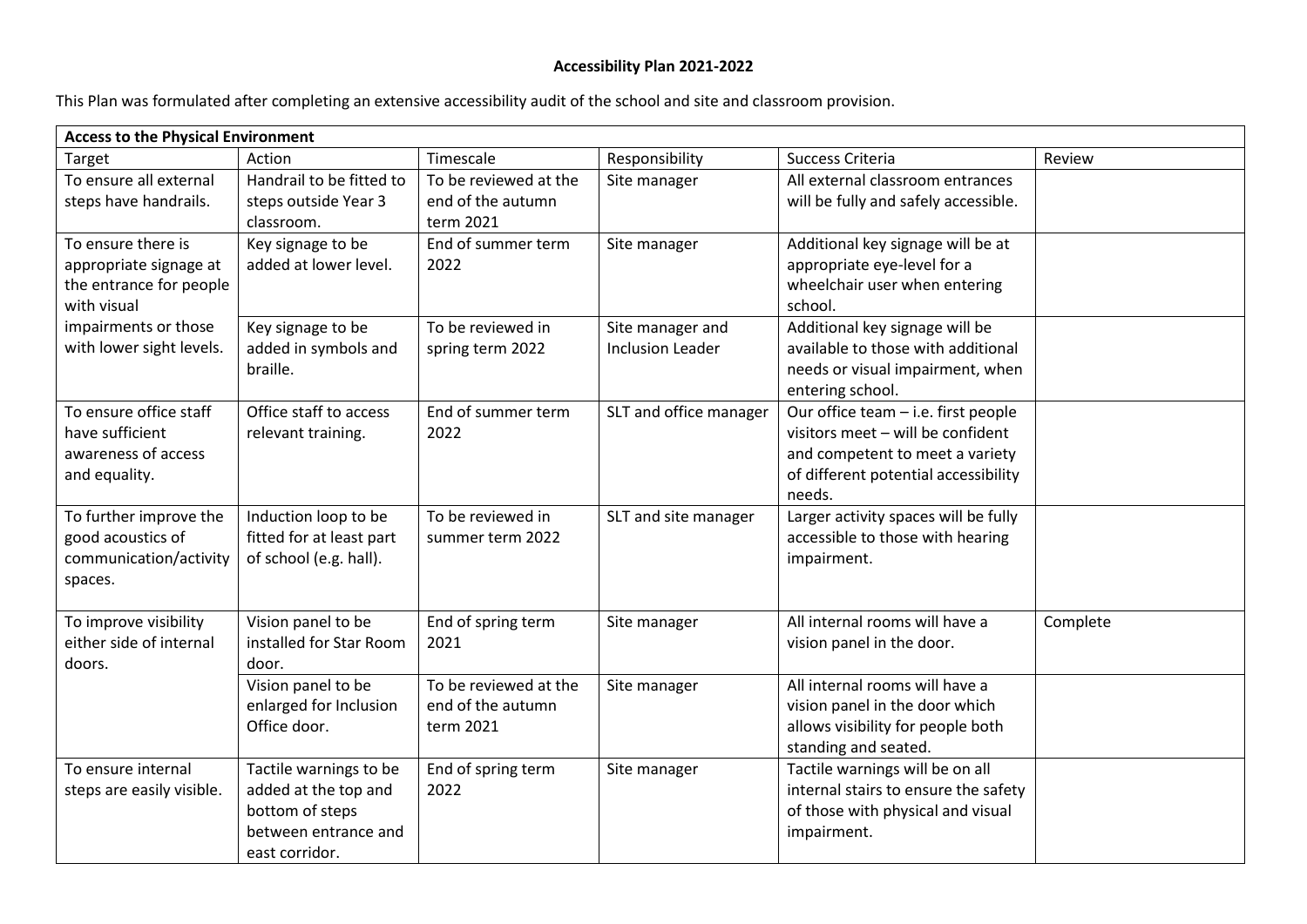| To ensure there is WC<br>provision for ambulant<br>people with disabilities<br>with no greater travel<br>distance than for an<br>able-bodied person. | Hand rail to be fitted<br>within one toilet<br>cubicle of each set of<br>able-bodied toilets. | To be reviewed in<br>spring term 2022 | Site manager | All toilets will be fully accessible<br>to those with disability/injury,<br>without unnecessary need to use<br>the disabled toilet. |          |
|------------------------------------------------------------------------------------------------------------------------------------------------------|-----------------------------------------------------------------------------------------------|---------------------------------------|--------------|-------------------------------------------------------------------------------------------------------------------------------------|----------|
| To ensure there is a<br>clearly signed<br>accessible WC.                                                                                             | New disabled toilet<br>sign to be put onto<br>door.                                           | End of summer term<br>2021            | Site manager | Disabled toilet will be clearly<br>signposted so that visitors can<br>find this independently.                                      | Complete |
| To ensure our shower<br>facilities are fully<br>accessible.                                                                                          | Handrails to be<br>installed.                                                                 | End of summer term<br>2021            | Site manager | Shower facilities will be fully<br>accessible to allow greater<br>independent access.                                               | Complete |
|                                                                                                                                                      | Tip-up seat to be<br>installed.                                                               | To be reviewed in<br>summer term 2022 | Site manager | Shower facilities will be fully<br>accessible to allow greater<br>independent access.                                               |          |
| To ensure our entrance<br>and office area are<br>accessible and                                                                                      | Seats with arm rests to<br>be provided.                                                       | End of summer term<br>2022            | <b>SLT</b>   | All visitors will be able to use the<br>seating area safely and<br>comfortably.                                                     |          |
| welcoming to all<br>visitors.                                                                                                                        | Table for wheelchair<br>user to be available.                                                 | End of summer term<br>2022            | <b>SLT</b>   | All visitors will be able to use the<br>seating area safely and<br>comfortably.                                                     |          |
|                                                                                                                                                      | Provide a textphone<br>facility.                                                              | To be reviewed in<br>summer term 2022 | <b>SLT</b>   | The office will be accessible, both<br>on and off site, to those with<br>speech or hearing impairment.                              |          |
| To ensure the lighting<br>can be adjusted to<br>meet individual needs<br>and ensure displays can<br>be used effectively.                             | New hall blinds to be<br>installed.                                                           | End of spring term<br>2021            | Site manager | Displays and screens will be able<br>to be used without impairment<br>from the glare of sunlight.                                   | Complete |